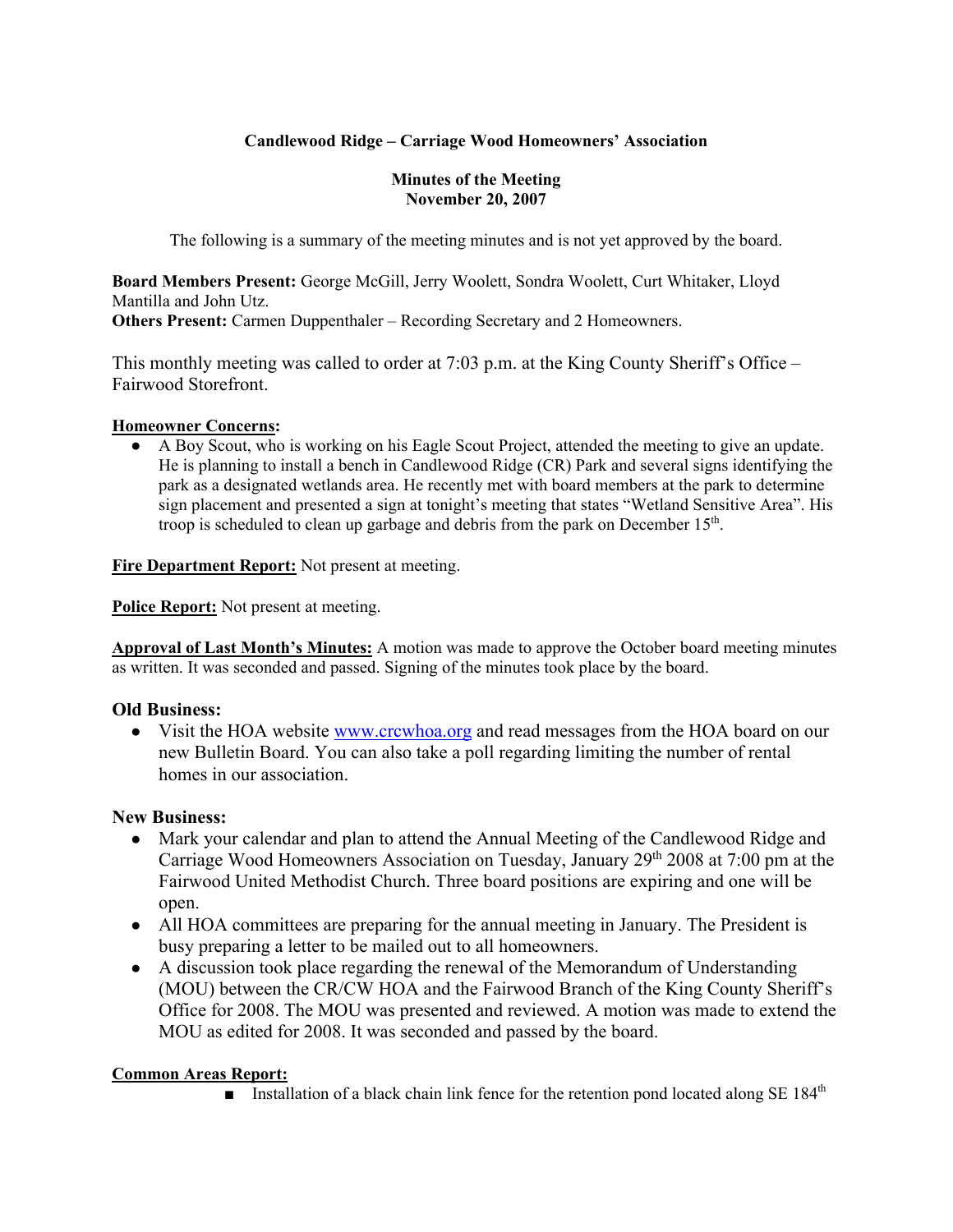St. in CW has been completed.

■ CAM Chairman met with a Boy Scout to discuss and agree upon potential locations for the wetland signs in support of proposed Eagle Scout project.

**Architectural Report:** 12 new ACC request forms were received since last months meeting as follows:

1 House Addition 4 Roofs 1 Fence 1 for Gutters 1 for Windows 1 Gazebo 1 Deck 1 Driveway Addition 1 House Paint

Two of the four roofs were installed prior to submitting an ACC request form and receiving approval for the projects. Reminder/warning letters were sent to both. Failure to submit an ACC request form before beginning a project can be costly and may result in a \$100 non-recurring fine and subsequent recurring fines.

As a reminder, it is the homeowner's responsibility, not the contractor, to insure an ACC request form signed by the homeowner is submitted and approval received prior to commencing external home improvement projects. The ACC has up to 30 days to respond to an ACC request but tries to respond much sooner. It is recommended that if a response to an ACC request has not been received within two weeks, the homeowner contact the ACC Chairperson via email at **architecture**@crcwhoa.org or by leaving a voice message at 425-227-4227. ACC request forms can be found in the Fairwood Flyer or on the HOA website at www.crcwhoa.org. *Please do not contact the ACC Chairperson via a home phone number.* Thank you.

**Complaints Negotiations Report:** Since last meeting, 3 new complaints were received. 28 additional complaints are pending and are in the complaints process. 2 complaint reply letters were sent out.

Types of ongoing complaints for November 2007 are:

- $9 House$
- $16 Yard$
- 1 Home Business
- 9 Vehicles
- 1 Animal

As a reminder, all complaints must be received in writing and signed by the author. Your name, address and phone number must be included on the written complaint so the HOA can notify you that the issue is being addressed. You may then mail your complaint to the HOA address at P.O. Box 58397, Renton, WA, 98058. The HOA will keep confidential, to the full extent of the law, all personal information that is submitted, including the complainant's name. Complaint forms can also be found on the HOA website at www.crcwhoa.org.

**Legal and Insurance Report:** A brief discussion took place of the current lien process and collection of fees.

**Treasurer's Report:** Overall our financial statements indicate the HOA is in good shape. We are slightly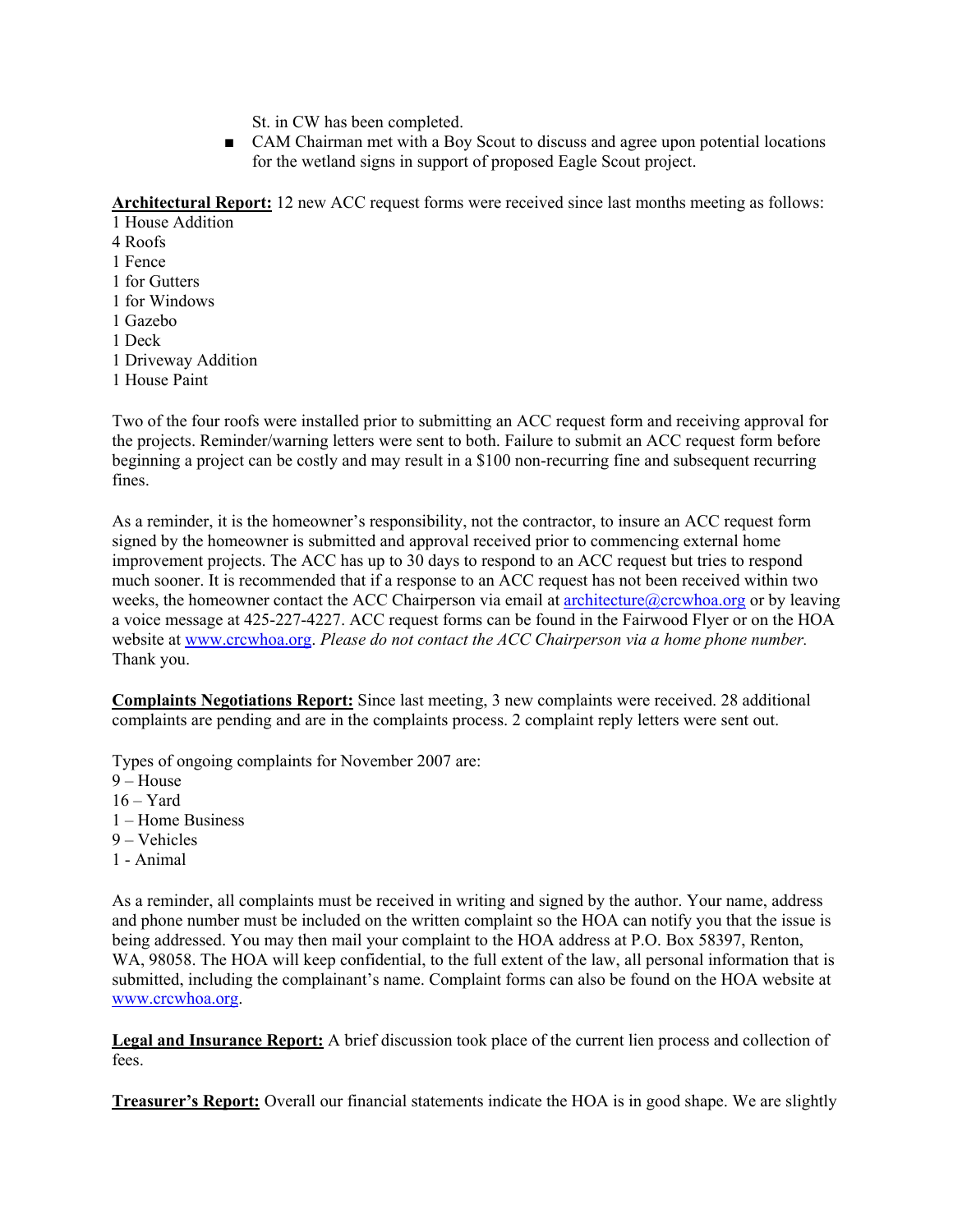over budget in some areas and under budget in others. Based upon projected expenses for the rest of the year, it is expected the HOA will be under budget by about \$6300. Dues income continues to come in, but is somewhat less than that collected at this same time last year. In October 36 hours of patrolling services were provided by King County. Currently patrolling is being limited to 18 hours per month for November and December. The proposed budget for 2008 was presented and reviewed. It was decided that no increase in dues is needed to meet the 2008 projected budget. A motion was made to accept the proposed budget as written and presented for 2008. It was seconded and passed by the board. The 2008 budget report will be presented to homeowners at the annual meeting in January.

## **Committee Reports:**

**Rules & Regulation (R&R) Committee –** A discussion on gathering and keeping information on rental houses / leases took place. Per our Rental R&R, homeowners are asked to submit information regarding rental/lease of their property to the HOA to be kept on file.

**Park Usage Committee** – No report this month.

**Capital Improvement Committee** – For all practical purposes, the capital improvement envisions in the original 5-year Capital Improvement Plan have been completed. It was recommended about \$5000 in additional asphalt path repairs be accomplished in CR Park in 2008. Based on the results of a completed internal reserve analysis, a Capital Replacement Reserve Fund needs to be established and a minimum of \$13005 should be placed in it yearly to plan for future expenditures.

**The Welcoming Committee** – If you are new to the neighborhood and would like an HOA information packet, call the HOA phone number at (425) 227-4227 and leave a voice message or send an email request to info@crcwhoa.org.

**Block Watch Committee** – If you are interested in resurrecting this important committee please contact the HOA. Volunteers for block watch captains are needed. (425) 227-4227. You can also call the King County Sheriff's Office Fairwood location at (206) 296-3846 to get information on setting up a Block Watch Program.

**Special Topics:** Visit our Website and contact the HOA via Email at: Web - www.crcwhoa.org Email –  $info@crcwhoa.org$ 

A motion was made to adjourn the meeting at 9:15 p.m.

## **Next Board Meetings:**

- December 18, 2007
- January 15, 2008
- *January 29, 2008 – ANNUAL MEETING at Fairwood United Methodist Church, 7pm*
- $\bullet$  February 19, 2008

Meetings are usually held at **7:00 p.m.** at the Sheriff's Office, Albertson's Shopping Center. All Homeowners are welcome to attend. (425) 227-4227

# **Candlewood Ridge / Carriage Wood Announcements & Reminders**